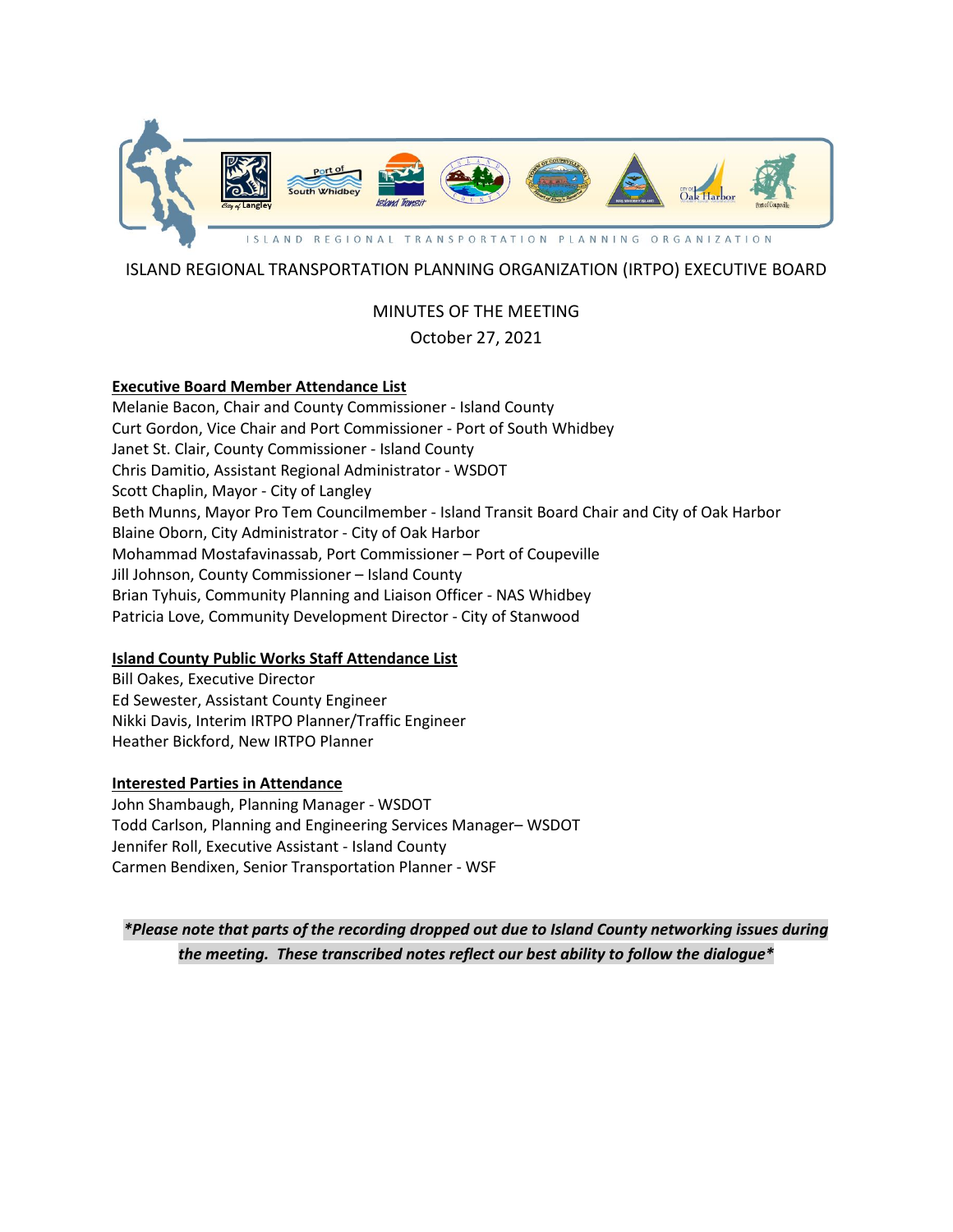### **Commissioner Melanie Bacon, Chair, calls the meeting to order at 11:02 am**

#### **1. Approval of Agenda and Draft Minutes from September 27, 2021**

Chair Melanie Bacon: on the agenda, we're going to add a 4a and 4b, which is: a) a letter of support to Island Transit, and, b) adding a resolution number to a resolution we approved a couple of months ago. Councilmember Beth Munns moves to approve the agenda with the additions of 4a and 4b. Administrator Blaine Oborn seconds. All yeas, motion approved. Vice Chair Curt Gordon moves to approve the minutes. Councilmember Beth Munns seconds. All yeas, motion approved.

#### **2. Draft RTIP (Six Year Regional Transportation Improvement Plan)**

New IRTPO Planner Heather Bickford: at the last Executive Board meeting, Interim IRTPO Planner Nikki Davis sent out the draft Regional Transportation Improvement Program (RTIP) which contains all our IRTPO projects. Nikki sent this out to get the Board's approval of two new projects from Island Transit. Project 17 is the South Whidbey Transit Center which will provide 200 parking stalls with electric vehicle charging stations and a small operations building. Project 18 is a transition to zero emission buses. Vice Chair Curt Gordon requests more information - specifics and funding information - before the board votes on this. Heathersaid she will send more information out in advance of the next Executive Board meeting*. External Note: Heather and Nikki misunderstood the mechanics between the Technical Advisory Committee (TAC) and the Executive Board. TAC members approve the projects on the RTIP rather than the Executive Board. Heather will include the notes from Director Todd Morrow's TAC presentation of Island Transit's two new projects in the next meeting packet so the Board has a better understanding of the projects.*

# **3. Fehr & Peers Consultant Update**

### *SR 532*

Heather Bickford: for WSDOT's SR 532 Corridor Project, we're going to see if the consultants can obtain *Streetlight* traffic data for the Island County corridor section between the City of Stanwood and Terry's Corner. This would include an analysis of traffic patterns, congestion problems, and peak travel times.

### *Freight Traffic Analysis*

The consultants will be studying freight data on the islands in coordination with WSF and WSDOT. If we find we have more freight moving throughout the islands than previously determined, this could potentially provide us with more gas tax allocation funds.

### *City of Oak Harbor*

The consultants will also be collecting traffic data for the City of Oak Harbor. WSDOT's Todd Carlson reminds us that WSDOT did a congestion study in Oak Harbor in 2005, which will be taken up by WSDOT's project office in 2027. He explains that the data collected through the Fehr & Peers study will be broader than what was collected in the 2005 study, so the additional data will help the project office once they revisit the study.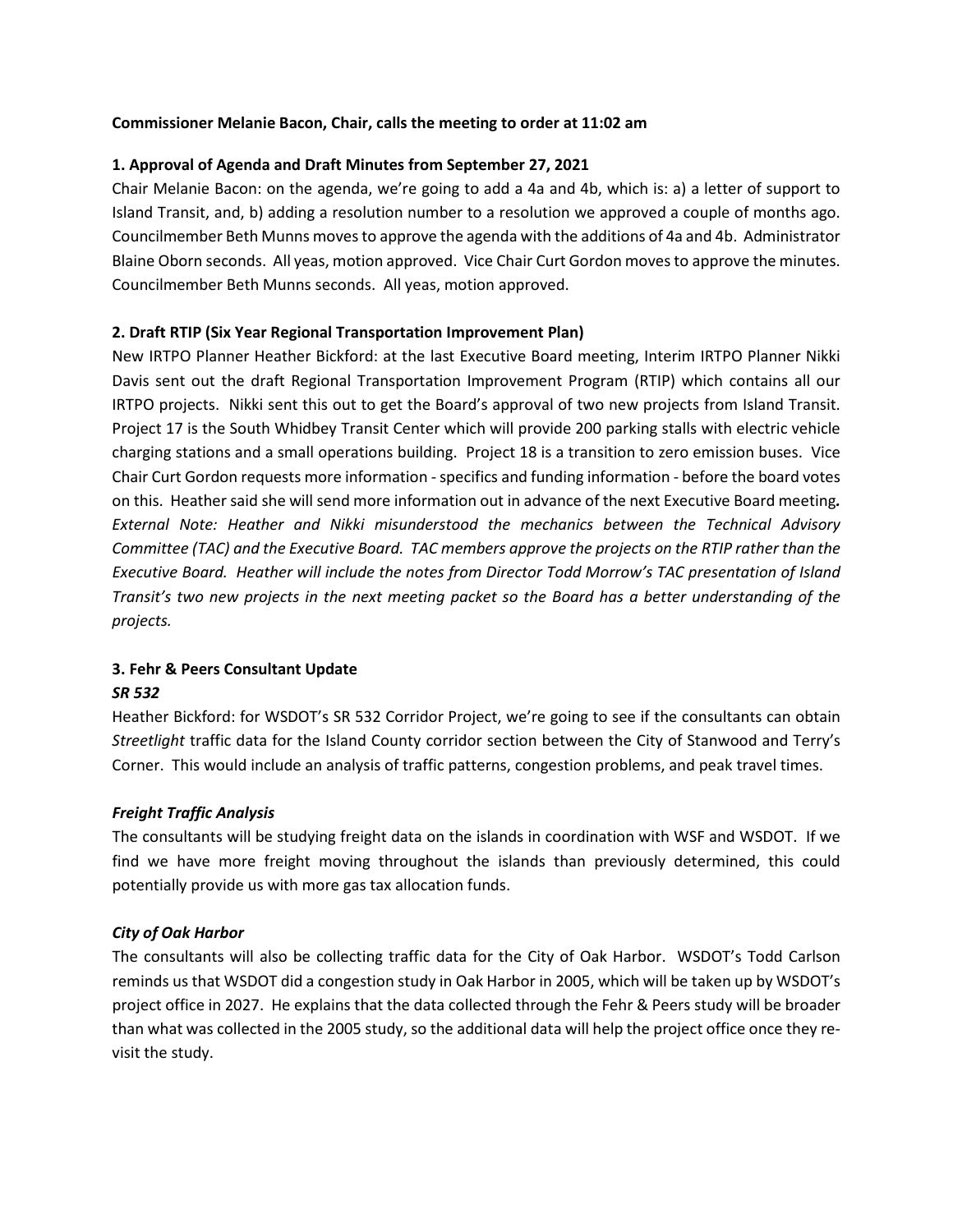Heather Bickford: additionally, the IRTPO will be able to use Fehr & Peers for smaller studies on an asneeded basis until June 2023.

Commissioner Janet St. Clair asks why the SR 532 Corridor Project is not on the IRTPO list of projects. Director Bill Oakes explains that the project is not on IRTPO's RTIP, but it is on the State Transportation Improvement Project (STIP) list. *External note: as mentioned above, Fehr & Peers was contracted by the IRTPO to work with WSDOT and our fellow agencies on the SR 532 Corridor Project. The Fehr & Peers contract was funded with grant dollars outside and separate from the projects listed on the Regional TIP.*  WSDOT's John Shambaugh said that we may have something on the RTIP in the near future for 532 planning purposes, but WSDOT does not have a finalized scope of work or dollar figure quite yet.

# **4. Vehicle Electrification Project**

# *4a) Letter of support for Island Transit funding*

Heather Bickford: Island Transit's Meghan Heppner asked if the IRTPO could draft a letter to support Island Transit in obtaining federal funding from the Bus and Bus Facilities Program through the Federal Transit Administration. Councilmember Beth Munns explains that the project will not compete against funds with the cities or counties, and that the grant fund of \$800,000 will support Island Transit's movement to a zero emission bus fleet. There is a 20% local match that Island Transit will be covering, and they do not anticipate additional expenses. Mayor Scott Chaplin says the City of Langley is fully in favor of drafting the letter and will be sending their own letter to support the cause. Commissioner Janet St. Clair moves to support the letter. Councilmember Beth Munns seconds. All yeas, motion approved.

### **4***b) Number the IRTPO Electrification Policy Resolution*

Chair Melanie Bacon suggests numbering the resolution 2021-01. Administrator Blaine Oborn moves to support the resolution number. Councilmember Beth Munns seconds. All yeas, motion approved.

### **5. Request for Proposals on RTP/HSTP Update**

Heather Bickford: a Request For Proposals was sent to advertisement for a joint update to the Regional Transportation Plan (RTP) and the Human Services Transportation Plan (HSTP) and the proposals are due today. These are IRTPO planning documents required by law. The HSTP is due by December 2022, but we will be combining the HSTP with the RTP for efficiency since some of the work can be done simultaneously. We heard from seven consultants during the advertisement dates and we have received one proposal back from Fehr & Peers with Susan Driver as the Project Manager! Vice Chair Curt Gordon asks if we will be bringing the proposals to the Board so they can look at them before we hire. Heather says yes, I believe that is part of the process.

### **6. Local TIP & RTIP and how they connect to each other**

Heather Bickford puts a diagram up to explain to the Board the differences between the Transportation Improvement Program (TIP), RTIP and STIP, but the network cuts out. Heather says she will send the diagram out in the next Executive Board meeting packet and re-visit the topic if the Board would like to do so.